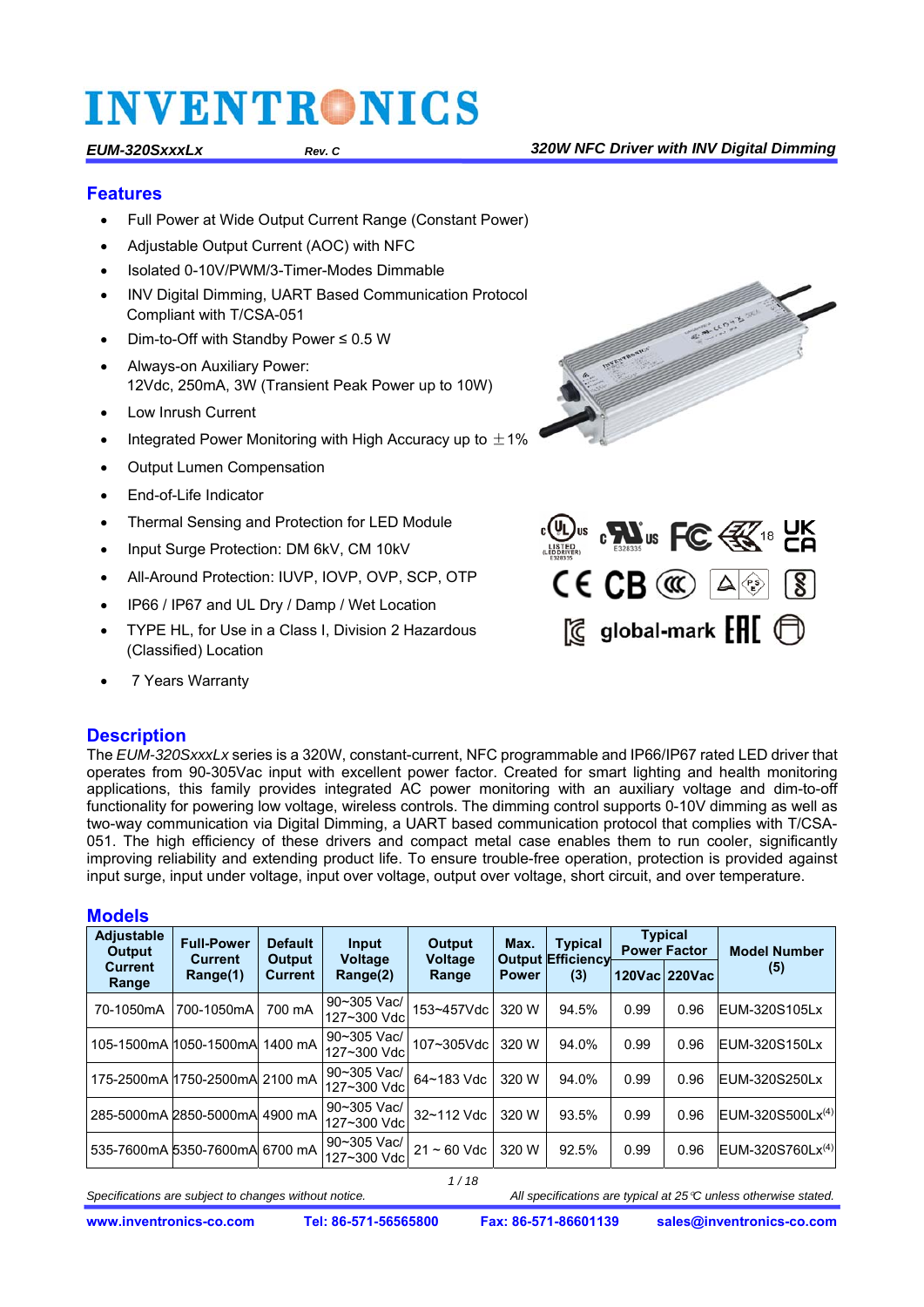#### *EUM-320SxxxLx Rev. C 320W NFC Driver with INV Digital Dimming*

**Notes:** (1) Output current range with constant power at 320W

- (2) Certified input voltage range: UL, FCC 100-277Vac; otherwise 100-240Vac.
- (3) Measured at 100% load and 220Vac input (see below "General Specifications" for details).
- (4) SELV output.

(5) x = G are UL Recognized, ENEC and CCC, etc. models; x = T are UL Class P models; x = B are BIS models.



#### **I-V Operation Area**

*2 / 18*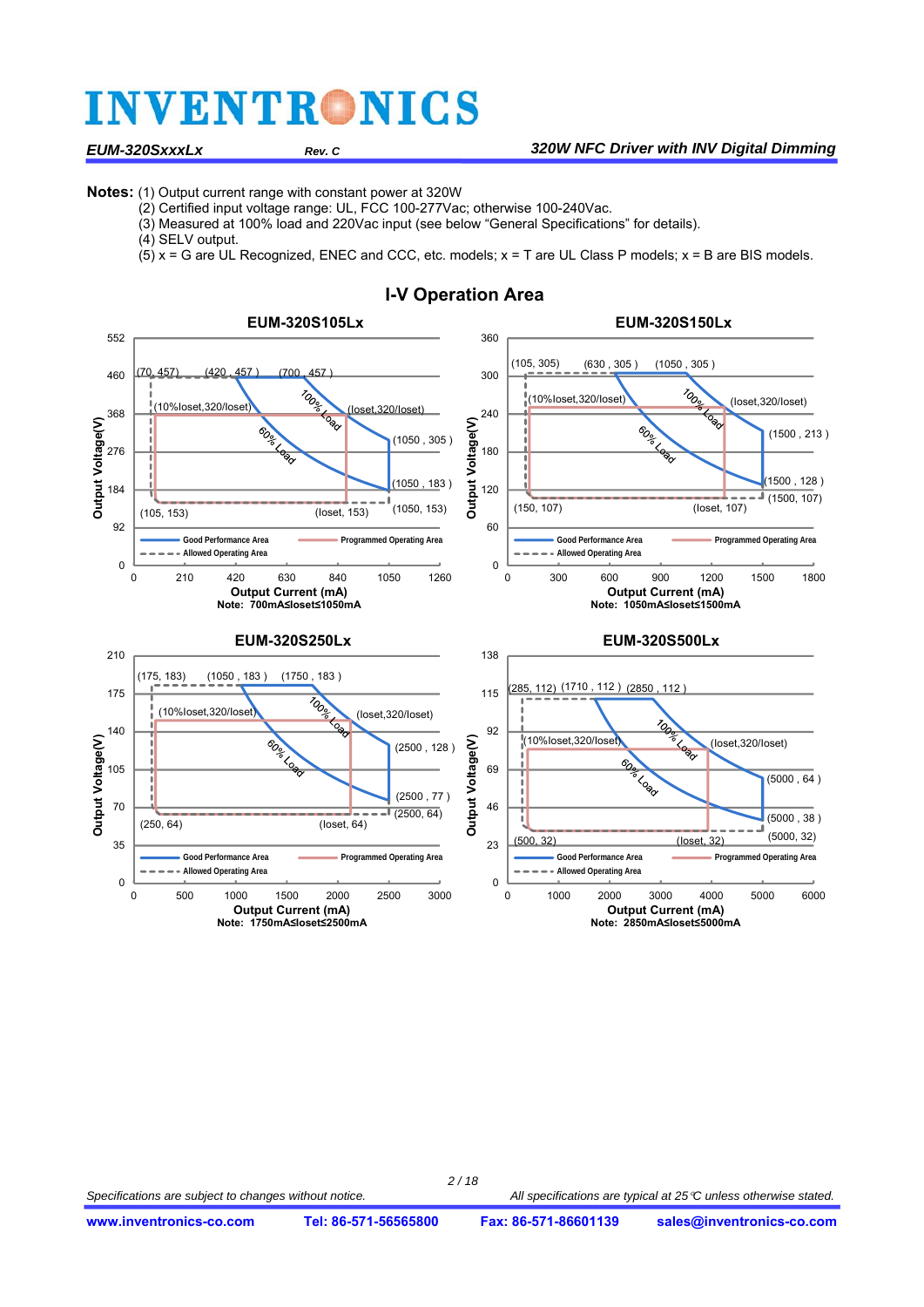

#### **Input Specifications**

| <b>Parameter</b>                 | Min.    | Typ.                         | Max.              | <b>Notes</b>                                                                                                          |  |
|----------------------------------|---------|------------------------------|-------------------|-----------------------------------------------------------------------------------------------------------------------|--|
| Input AC Voltage                 | 90 Vac  | $\blacksquare$               | 305 Vac           |                                                                                                                       |  |
| Input DC Voltage                 | 127 Vdc |                              | 300 Vdc           |                                                                                                                       |  |
| Input Frequency                  | 47 Hz   |                              | 63 Hz             |                                                                                                                       |  |
|                                  |         |                              | 0.75 MIU          | UL8750; 277Vac/ 60Hz                                                                                                  |  |
| Leakage Current                  |         |                              | $0.70 \text{ mA}$ | IEC60598-1; 240Vac/ 60Hz                                                                                              |  |
|                                  |         | $\qquad \qquad \blacksquare$ | 3.35A             | Measured at 100% load and 120 Vac input.                                                                              |  |
| Input AC Current                 |         |                              | 1.80A             | Measured at 100% load and 220 Vac input.                                                                              |  |
| Inrush Current(I <sup>2</sup> t) |         |                              | 1.09 $A^2s$       | At 220Vac input, 25°C cold start,<br>duration=7.84 ms, 10%lpk-10%lpk. See<br>Inrush Current Waveform for the details. |  |
| PF.                              | 0.9     |                              |                   | At 100-277 Vac, 50-60 Hz, 60%-100% Load                                                                               |  |
| <b>THD</b>                       |         |                              | 20%               | $(192-320W)$                                                                                                          |  |
| <b>THD</b>                       |         |                              | 10%               | At 220-240Vac, 50-60Hz, 75%-100% Load<br>(240-320W)                                                                   |  |

#### **Output Specifications**

| <b>Parameter</b>                                                                                                                   | Min.                                                    | Typ.                                                                                                                                     | Max.                                                | <b>Notes</b>           |
|------------------------------------------------------------------------------------------------------------------------------------|---------------------------------------------------------|------------------------------------------------------------------------------------------------------------------------------------------|-----------------------------------------------------|------------------------|
| <b>Output Current Tolerance</b>                                                                                                    | -5%loset                                                | $\overline{\phantom{a}}$                                                                                                                 | 5%loset                                             | At 100% load condition |
| <b>Output Current Setting(loset)</b><br>Range<br>EUM-320S105Lx<br>EUM-320S150Lx<br>EUM-320S250Lx<br>EUM-320S500Lx<br>EUM-320S760Lx | 70 mA<br>$105 \text{ mA}$<br>175 mA<br>285 mA<br>535 mA | $\overline{\phantom{a}}$<br>$\overline{\phantom{a}}$<br>$\overline{\phantom{a}}$<br>$\overline{\phantom{a}}$<br>$\overline{\phantom{a}}$ | 1050 mA<br>1500 mA<br>2500 mA<br>5000 mA<br>7600 mA |                        |

Specifications are subject to changes without notice.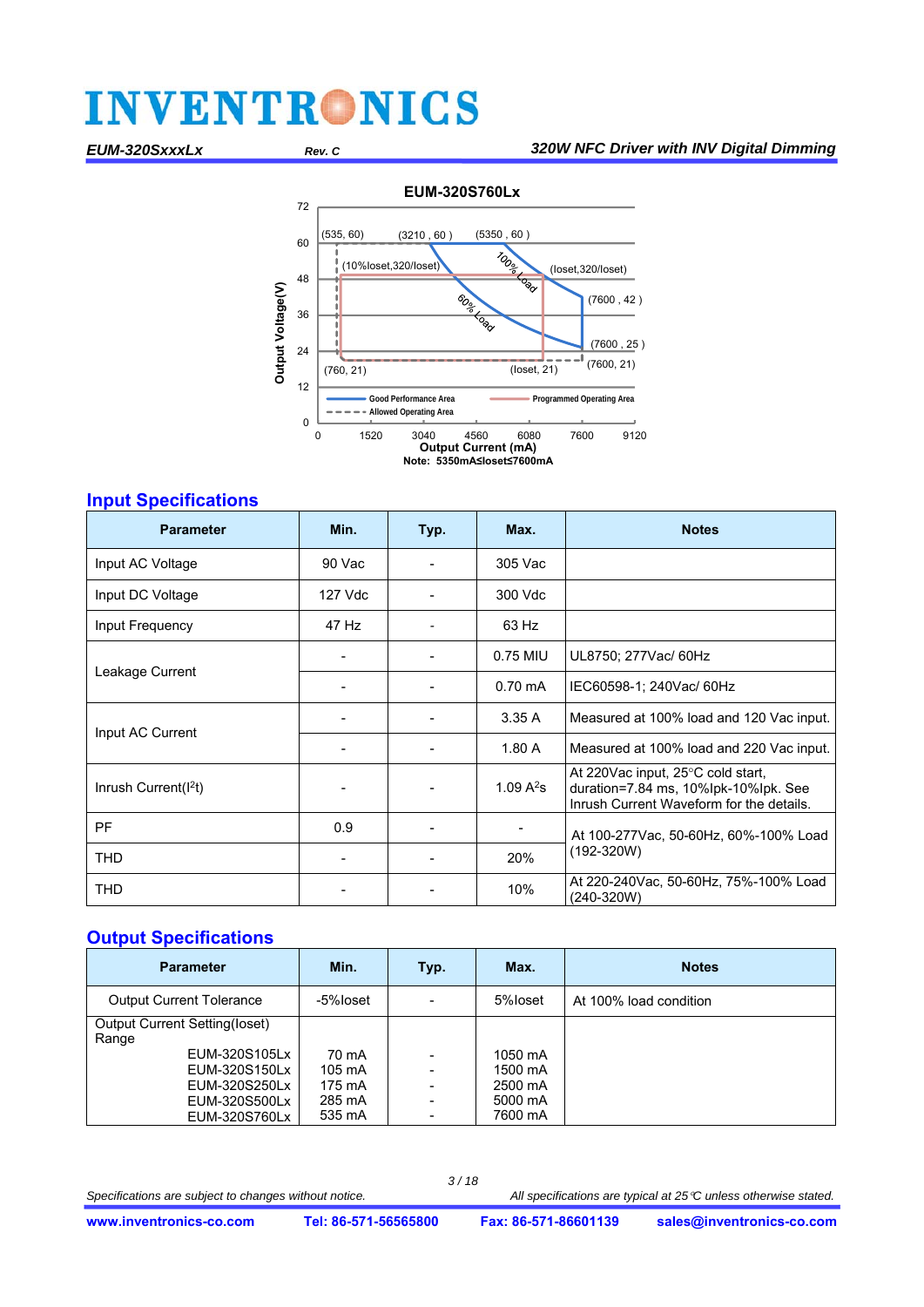#### **Output Specifications (Continued)**

| <b>Parameter</b>                                                                                            | Min.               | Typ.           | Max.                                     | <b>Notes</b>                                                                                                               |
|-------------------------------------------------------------------------------------------------------------|--------------------|----------------|------------------------------------------|----------------------------------------------------------------------------------------------------------------------------|
| <b>Output Current Setting Range</b><br>with Constant Power                                                  |                    |                |                                          |                                                                                                                            |
| EUM-320S105Lx                                                                                               | 700 mA             |                | 1050 mA                                  |                                                                                                                            |
| EUM-320S150Lx                                                                                               | 1050 mA            |                | 1500 mA                                  |                                                                                                                            |
| EUM-320S250Lx                                                                                               | 1750 mA            |                | 2500 mA                                  |                                                                                                                            |
| EUM-320S500Lx<br>EUM-320S760Lx                                                                              | 2850 mA<br>5350 mA |                | 5000 mA<br>7600 mA                       |                                                                                                                            |
| <b>Total Output Current Ripple</b><br>$(pk-pk)$                                                             |                    | 5%lomax        | 10%lomax                                 | At 100% load condition, 20 MHz BW                                                                                          |
| Output Current Ripple at<br>< 200 Hz (pk-pk)                                                                |                    | 2%lomax        |                                          | At 100% load condition. Only this<br>component of ripple is associated with<br>visible flicker.                            |
| <b>Startup Overshoot Current</b>                                                                            | L,                 | $\blacksquare$ | 10%lomax                                 | At 100% load condition                                                                                                     |
| No Load Output Voltage<br>EUM-320S105Lx<br>EUM-320S150Lx<br>EUM-320S250Lx<br>EUM-320S500Lx<br>EUM-320S760Lx |                    |                | 550 V<br>380 V<br>230 V<br>120 V<br>70 V |                                                                                                                            |
| Line Regulation                                                                                             |                    |                | ±0.5%                                    | Measured at 100% load                                                                                                      |
| Load Regulation                                                                                             |                    | $\blacksquare$ | ±3.0%                                    |                                                                                                                            |
| Turn-on Delay Time                                                                                          | $\blacksquare$     | $\overline{a}$ | 0.5s                                     | 120-277Vac input, 60%-100% Load                                                                                            |
| Temperature Coefficient of loset                                                                            |                    | $0.03\%$ /°C   | $\blacksquare$                           | Case temperature = $0^{\circ}$ C ~Tc max                                                                                   |
| 12V Auxiliary Output Voltage                                                                                | 10.8 V             | 12V            | 13.2 V                                   |                                                                                                                            |
| 12V Auxiliary Output Source<br>Current                                                                      | 0 <sub>m</sub> A   |                | 250 mA                                   | Return terminal is "Dim-"                                                                                                  |
| 12V Auxiliary Output Transient<br>Peak Current@ 6W                                                          |                    |                | 500 mA                                   | 500mA peak for a maximum duration of 2.2<br>ms in a 6.0ms period during which time the<br>average should not exceed 250mA. |
| 12V Auxiliary Output Transient<br>Peak Current@10W                                                          |                    |                | 850 mA                                   | 850mA peak for a maximum duration of 1.3<br>ms in a 5.2ms period during which time the<br>average should not exceed 250mA. |

#### **General Specifications**

| <b>Parameter</b>             |                       | Min.  | Typ.  | Max.                     | <b>Notes</b>                            |
|------------------------------|-----------------------|-------|-------|--------------------------|-----------------------------------------|
| Efficiency at 120 Vac input: |                       |       |       |                          |                                         |
| EUM-320S105Lx                |                       |       |       |                          |                                         |
|                              | $lo = 700 \text{ mA}$ | 90.0% | 92.0% |                          |                                         |
|                              | $lo=1050$ mA          | 90.0% | 92.0% |                          |                                         |
| EUM-320S150Lx                |                       |       |       |                          |                                         |
|                              | $lo = 1050$ mA        | 90.0% | 92.0% | $\overline{\phantom{a}}$ |                                         |
|                              | $lo=1500$ mA          | 90.0% | 92.0% |                          | Measured at 100% load and steady-state  |
| EUM-320S250Lx                |                       |       |       |                          | temperature in 25°C ambient;            |
|                              | lo=1750 mA            | 90.0% | 92.0% |                          | (Efficiency will be about 2.0% lower if |
|                              | $lo=2500$ mA          | 90.0% | 92.0% |                          | measured immediately after startup.)    |
| EUM-320S500Lx                |                       |       |       |                          |                                         |
|                              | lo=2850 mA            | 89.5% | 91.5% |                          |                                         |
|                              | $lo = 5000$ mA        | 88.0% | 90.0% |                          |                                         |
| EUM-320S760Lx                |                       |       |       |                          |                                         |
|                              | $lo=5350$ mA          | 88.5% | 90.5% |                          |                                         |
|                              | $lo=7600$ mA          | 88.0% | 90.0% |                          |                                         |

Specifications are subject to changes without notice.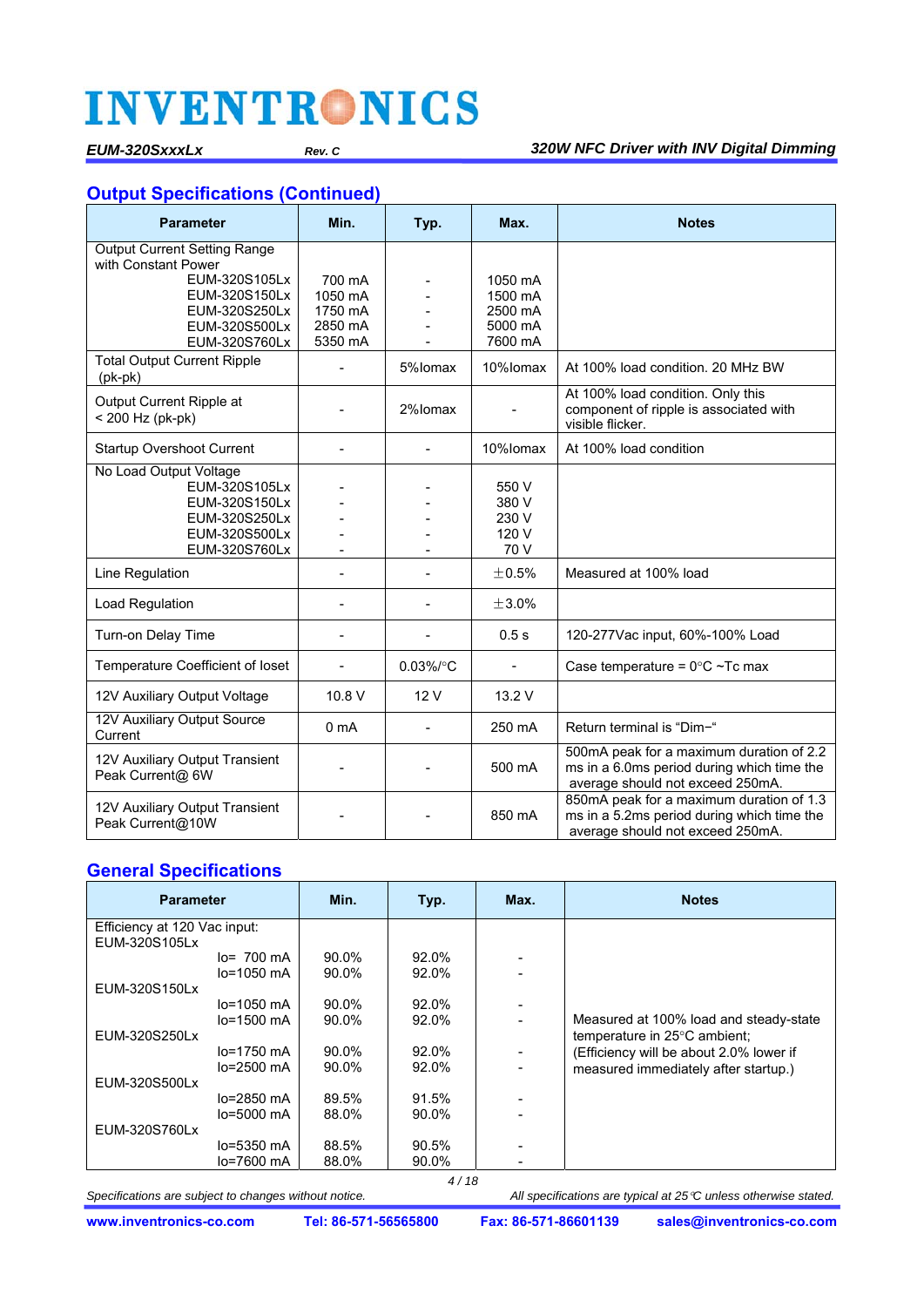#### *EUM-320SxxxLx Rev. C 320W NFC Driver with INV Digital Dimming*

#### **General Specifications (Continued)**

| <b>Parameter</b>                                       |                                     | Min.                     | Typ.                           | Max.            | <b>Notes</b>                                                         |
|--------------------------------------------------------|-------------------------------------|--------------------------|--------------------------------|-----------------|----------------------------------------------------------------------|
| Efficiency at 220 Vac input:<br>EUM-320S105Lx          |                                     |                          |                                |                 |                                                                      |
|                                                        | $lo = 700$ mA                       | 92.5%                    | 94.5%                          |                 |                                                                      |
|                                                        | lo=1050 mA                          | 92.5%                    | 94.5%                          |                 |                                                                      |
| EUM-320S150Lx                                          |                                     |                          |                                |                 |                                                                      |
|                                                        | $lo=1050$ mA                        | 92.0%                    | 94.0%                          |                 |                                                                      |
|                                                        | lo=1500 mA                          | 92.0%                    | 94.0%                          |                 | Measured at 100% load and steady-state                               |
| EUM-320S250Lx                                          |                                     |                          |                                |                 | temperature in 25°C ambient;                                         |
|                                                        | $lo=1750$ mA                        | 92.0%                    | 94.0%                          |                 | (Efficiency will be about 2.0% lower if                              |
| EUM-320S500Lx                                          | lo=2500 mA                          | 92.0%                    | 94.0%                          |                 | measured immediately after startup.)                                 |
|                                                        | $lo=2850$ mA                        | 91.5%                    | 93.5%                          |                 |                                                                      |
|                                                        | $lo = 5000$ mA                      | 90.0%                    | 92.0%                          |                 |                                                                      |
| EUM-320S760Lx                                          |                                     |                          |                                |                 |                                                                      |
|                                                        | $lo = 5350$ mA                      | 90.5%                    | 92.5%                          |                 |                                                                      |
|                                                        | lo=7600 mA                          | 90.0%                    | 92.0%                          |                 |                                                                      |
| Efficiency at 277 Vac input:<br>EUM-320S105Lx          |                                     |                          |                                |                 |                                                                      |
|                                                        | lo= 700 mA                          | 92.5%                    | 94.5%                          |                 |                                                                      |
|                                                        | lo=1050 mA                          | 92.5%                    | 94.5%                          |                 |                                                                      |
| EUM-320S150Lx                                          |                                     |                          |                                |                 |                                                                      |
|                                                        | $lo=1050$ mA                        | 92.5%                    | 94.5%                          |                 |                                                                      |
|                                                        | lo=1500 mA                          | 92.5%                    | 94.5%                          |                 | Measured at 100% load and steady-state                               |
| EUM-320S250Lx                                          |                                     |                          |                                |                 | temperature in 25°C ambient;                                         |
|                                                        | $lo=1750$ mA                        | 92.5%                    | 94.5%                          |                 | (Efficiency will be about 2.0% lower if                              |
|                                                        | lo=2500 mA                          | 92.5%                    | 94.5%                          |                 | measured immediately after startup.)                                 |
| EUM-320S500Lx                                          |                                     |                          |                                |                 |                                                                      |
|                                                        | $lo=2850$ mA                        | 92.0%                    | 94.0%                          |                 |                                                                      |
| EUM-320S760Lx                                          | lo=5000 mA                          | 90.5%                    | 92.5%                          |                 |                                                                      |
|                                                        | $lo = 5350$ mA                      | 91.0%                    | 93.0%                          |                 |                                                                      |
|                                                        | lo=7600 mA                          | 90.0%                    | 92.0%                          |                 |                                                                      |
|                                                        |                                     |                          |                                |                 |                                                                      |
| <b>Power Monitoring Accuracy</b>                       |                                     | $-1%$                    | $\overline{\phantom{0}}$       | 1%              | Measured at 220Vac input and 100%load                                |
| <b>Standby Power</b>                                   |                                     | $\overline{\phantom{a}}$ | $\overline{\phantom{0}}$       | 0.5W            | Measured at 230Vac/50Hz; Dimming off                                 |
|                                                        |                                     |                          | 231,000                        |                 | Measured at 220Vac input, 80%load and                                |
| <b>MTBF</b>                                            |                                     |                          | Hours                          |                 | 25°C ambient temperature (MIL-HDBK-                                  |
|                                                        |                                     |                          |                                |                 | 217F)                                                                |
|                                                        |                                     |                          | 112,000                        |                 | Measured at 220Vac input, 80%load and                                |
| Lifetime                                               |                                     |                          | Hours                          |                 | 70°C case temperature; See lifetime vs.                              |
|                                                        |                                     |                          |                                |                 | To curve for the details                                             |
| <b>Operating Case Temperature</b>                      |                                     | $-40^{\circ}$ C          | $\overline{\phantom{0}}$       | $+90^{\circ}$ C |                                                                      |
| for Safety Tc s                                        |                                     |                          |                                |                 |                                                                      |
| <b>Operating Case Temperature</b><br>for Warranty Tc w |                                     | $-40^{\circ}$ C          |                                | $+75^{\circ}$ C | Case temperature for 7 years warranty<br>Humidity: 10% RH to 95% RH; |
| <b>Storage Temperature</b>                             |                                     | $-40^{\circ}$ C          |                                | $+85^{\circ}$ C | Humidity: 5%RH to 95%RH                                              |
| Dimensions                                             |                                     |                          |                                |                 | With mounting ear                                                    |
|                                                        | Inches $(L \times W \times H)$      |                          | $8.82 \times 3.15 \times 1.75$ |                 | $9.57 \times 3.15 \times 1.75$                                       |
|                                                        | Millimeters $(L \times W \times H)$ |                          | $224 \times 80 \times 44.5$    |                 | $243 \times 80 \times 44.5$                                          |
| Net Weight                                             |                                     |                          | 1520 g                         |                 |                                                                      |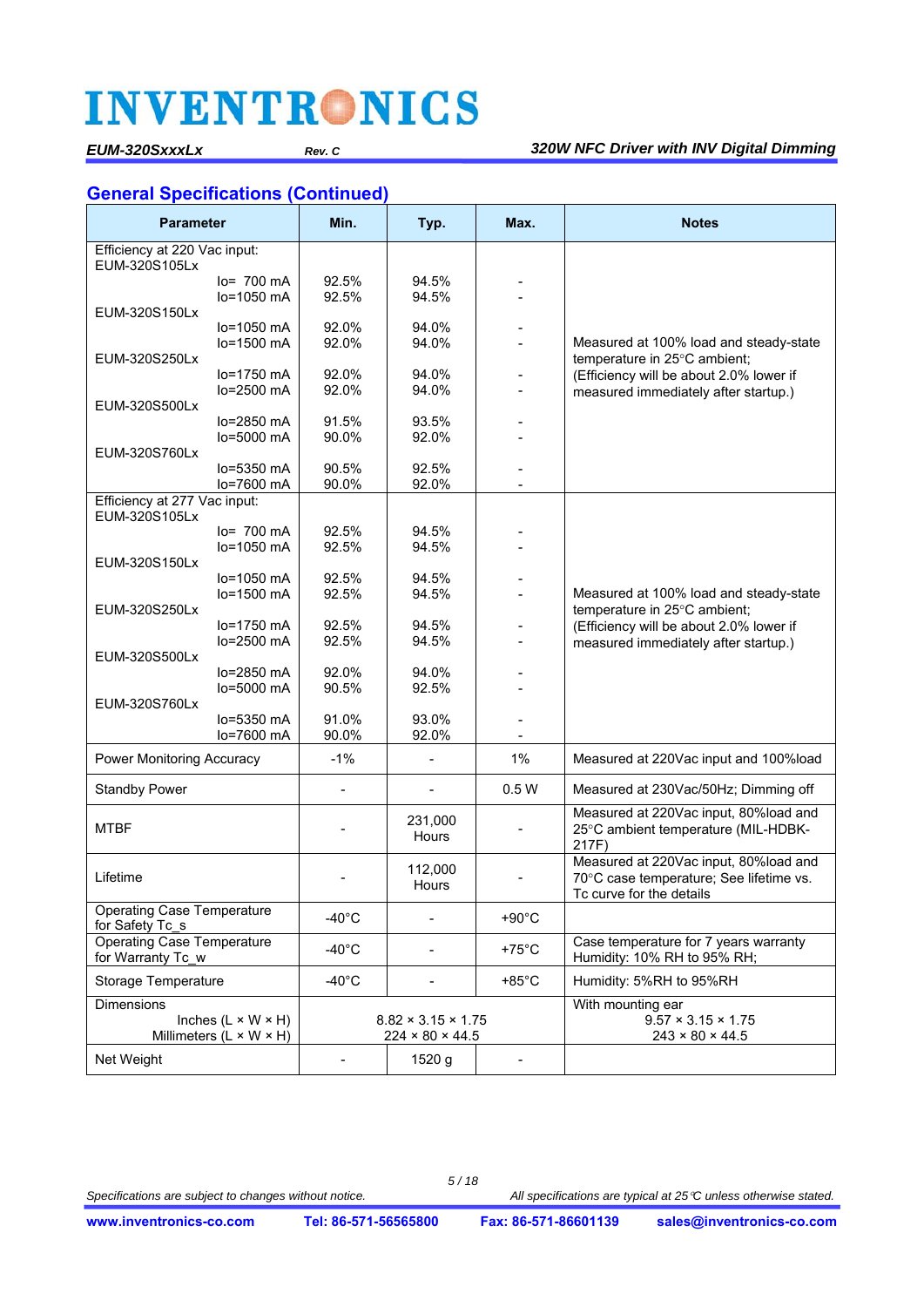#### **Dimming Specifications**

| <b>Parameter</b>                    |                                                                                   | Min.                                          | Typ.                     | Max.           | <b>Notes</b>                                                                                                                                                                                   |  |
|-------------------------------------|-----------------------------------------------------------------------------------|-----------------------------------------------|--------------------------|----------------|------------------------------------------------------------------------------------------------------------------------------------------------------------------------------------------------|--|
|                                     | Absolute Maximum Voltage on<br>the Vdim (+) Pin                                   |                                               |                          | 20 V           |                                                                                                                                                                                                |  |
|                                     | Source Current on Vdim (+)Pin                                                     | 200 uA                                        | 300 uA                   | 450 uA         | $Vdim(+) = 0 V$                                                                                                                                                                                |  |
| Dimming<br>Output                   | EUM-320S105Lx<br>EUM-320S150Lx<br>EUM-320S250Lx<br>EUM-320S500Lx<br>EUM-320S760Lx | 10%loset                                      |                          | loset          | 700 mA $\leq$ loset $\leq$ 1050 mA<br>1050 mA $\leq$ loset $\leq$ 1500 mA<br>1750 mA $\leq$ loset $\leq$ 2500 mA<br>2850 mA $\leq$ loset $\leq$ 5000 mA<br>5350 mA $\leq$ loset $\leq$ 7600 mA |  |
| Range                               | EUM-320S105Lx<br>EUM-320S150Lx<br>EUM-320S250Lx<br>EUM-320S500Lx<br>EUM-320S760Lx | 70 mA<br>105 mA<br>175 mA<br>285 mA<br>535 mA |                          | loset          | 70 mA $\leqslant$ loset $<$ 700 mA<br>105 mA $\leq$ loset $<$ 1050 mA<br>175 mA $\leq$ loset $<$ 1750 mA<br>285 mA $\leq$ loset $<$ 2850 mA<br>535 mA $\leq$ loset $<$ 5350 mA                 |  |
| Range                               | Recommended Dimming Input                                                         | 0 <sub>V</sub>                                | $\blacksquare$           | 10V            |                                                                                                                                                                                                |  |
|                                     | Dim off Voltage                                                                   |                                               | 0.5V                     | 0.65V          |                                                                                                                                                                                                |  |
| Dim on Voltage                      |                                                                                   | 0.55V                                         | 0.7V                     | 0.85V          | Default 0-10V dimming mode.                                                                                                                                                                    |  |
| <b>Hysteresis</b>                   |                                                                                   | $\blacksquare$                                | 0.2V                     | $\blacksquare$ |                                                                                                                                                                                                |  |
| PWM in High Level                   |                                                                                   | 3V                                            |                          | 10 V           |                                                                                                                                                                                                |  |
| PWM in Low Level                    |                                                                                   | $-0.3V$                                       | $\overline{\phantom{a}}$ | 0.6V           |                                                                                                                                                                                                |  |
|                                     | PWM in Frequency Range                                                            | 200 Hz                                        | $\blacksquare$           | 3 KHz          |                                                                                                                                                                                                |  |
| PWM in Duty Cycle                   |                                                                                   | 1%                                            | $\blacksquare$           | 99%            |                                                                                                                                                                                                |  |
| Logic)                              | <b>PWM Dimming off (Positive</b>                                                  | 3%                                            | 5%                       | 8%             | Dimming mode set to PWM in PC<br>interface.                                                                                                                                                    |  |
| PWM Dimming on (Positive<br>Logic)  |                                                                                   | 5%                                            | 7%                       | 10%            |                                                                                                                                                                                                |  |
| PWM Dimming off (Negative<br>Logic) |                                                                                   | 92%                                           | 95%                      | 97%            |                                                                                                                                                                                                |  |
| Logic)                              | PWM Dimming on (Negative                                                          | 90%                                           | 93%                      | 95%            |                                                                                                                                                                                                |  |
| Hysteresis                          |                                                                                   | $\blacksquare$                                | 2%                       | $\blacksquare$ |                                                                                                                                                                                                |  |

### **Safety & EMC Compliance**

| <b>Safety Category</b> | <b>Standard</b>                                                                                                |
|------------------------|----------------------------------------------------------------------------------------------------------------|
| UL/CUL                 | UL8750, CAN/CSA-C22.2 No. 250.13                                                                               |
| <b>ENEC</b>            | EN 61347-1, EN 61347-2-13                                                                                      |
| СE                     | EN 61347-1, EN 61347-2-13<br>EN 301 489-1<br>EN 301 489-3<br>EN 300 330<br>EN 62479/EN 50663/EN 50665/EN 50364 |

*6 / 18*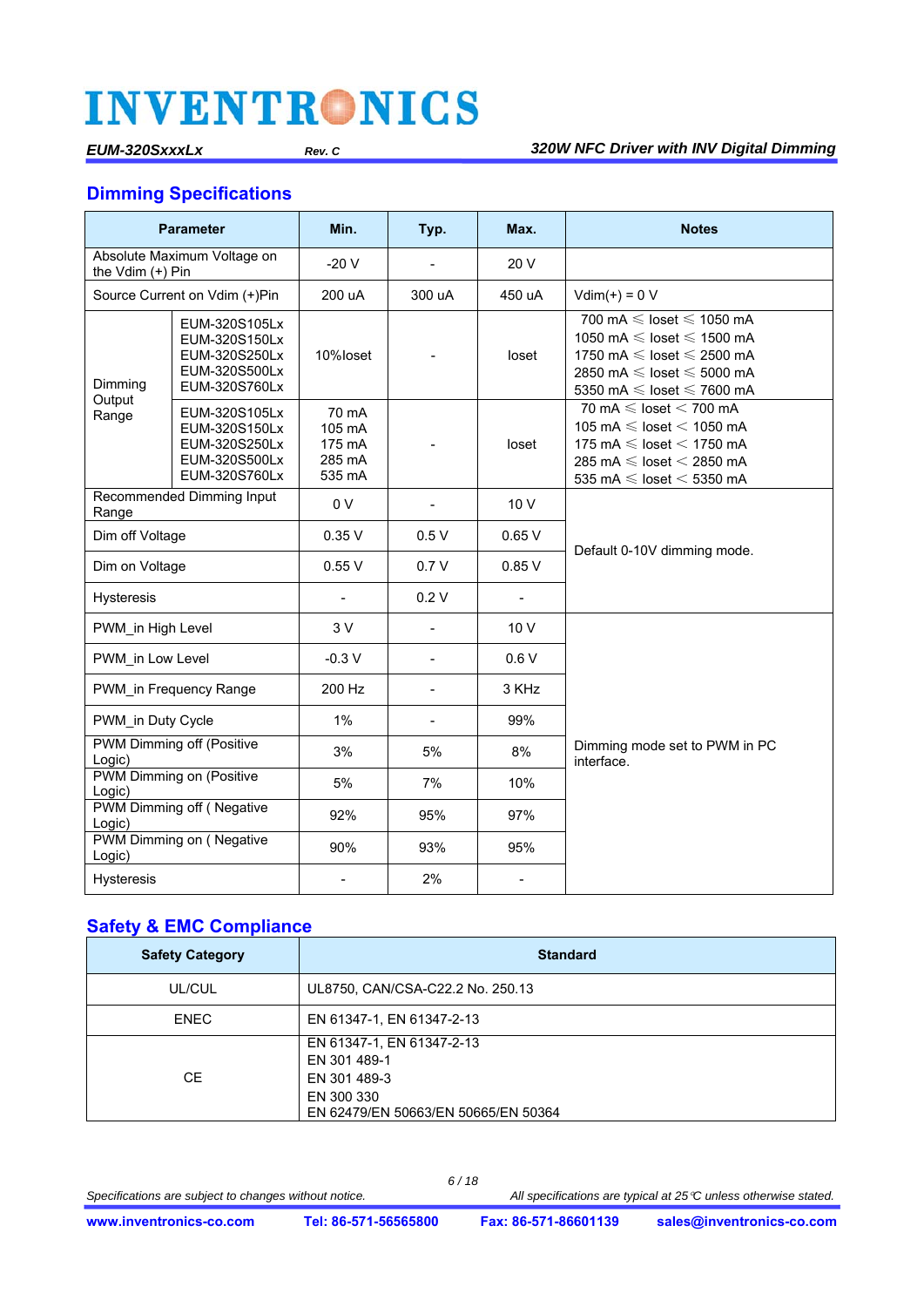### **Safety & EMC Compliance (Continued)**

| <b>Safety Category</b>                       | <b>Standard</b>                                                                                                                                                                                                                                                                              |  |  |  |
|----------------------------------------------|----------------------------------------------------------------------------------------------------------------------------------------------------------------------------------------------------------------------------------------------------------------------------------------------|--|--|--|
| UKCA                                         | BS EN 61347-1, BS EN 61347-2-13<br>BS EN 301 489-1<br>BS EN 301 489-3<br><b>BS EN 300 330</b><br>BS EN 62479/BS EN 50663/BS EN 50665/BS EN 50364                                                                                                                                             |  |  |  |
| CВ                                           | IEC 61347-1, IEC 61347-2-13                                                                                                                                                                                                                                                                  |  |  |  |
| CCC                                          | GB 19510.1, GB 19510.14                                                                                                                                                                                                                                                                      |  |  |  |
| <b>PSE</b>                                   | J 61347-1, J 61347-2-13                                                                                                                                                                                                                                                                      |  |  |  |
| BIS                                          | IS 15885(Part2/Sec13)                                                                                                                                                                                                                                                                        |  |  |  |
| KC                                           | K 61347-1, K 61347-2-13                                                                                                                                                                                                                                                                      |  |  |  |
| global-Mark                                  | AS/NZS 61347.1, AS/NZS 61347.2.13                                                                                                                                                                                                                                                            |  |  |  |
| EAC                                          | ГОСТ Р МЭК 61347-1, ГОСТ IEC 61347-2-13                                                                                                                                                                                                                                                      |  |  |  |
| <b>EMI Standards</b>                         | <b>Notes</b>                                                                                                                                                                                                                                                                                 |  |  |  |
| BS EN/EN 55015/GB 17743/KN 15 <sup>(1)</sup> | Conducted emission Test & Radiated emission Test                                                                                                                                                                                                                                             |  |  |  |
| BS EN/EN 61000-3-2/GB 17625.1                | Harmonic current emissions                                                                                                                                                                                                                                                                   |  |  |  |
| BS EN/EN 61000-3-3                           | Voltage fluctuations & flicker                                                                                                                                                                                                                                                               |  |  |  |
|                                              | ANSI C63.4 Class B                                                                                                                                                                                                                                                                           |  |  |  |
| FCC Part $15(1)$                             | This device complies with Part 15 of the FCC Rules. Operation is subject to the<br>following two conditions: [1] this device may not cause harmful interference, and [2]<br>this device must accept any interference received, including interference that may<br>cause undesired operation. |  |  |  |
| <b>EMS Standards</b>                         | <b>Notes</b>                                                                                                                                                                                                                                                                                 |  |  |  |
| BS EN/EN 61000-4-2                           | Electrostatic Discharge (ESD): 8 kV air discharge, 4 kV contact discharge                                                                                                                                                                                                                    |  |  |  |
| BS EN/EN 61000-4-3                           | Radio-Frequency Electromagnetic Field Susceptibility Test-RS                                                                                                                                                                                                                                 |  |  |  |
| BS EN/EN 61000-4-4                           | Electrical Fast Transient / Burst-EFT                                                                                                                                                                                                                                                        |  |  |  |
| BS EN/EN 61000-4-5                           | Surge Immunity Test: AC Power Line: Differential Mode 6 kV, Common Mode 10 kV                                                                                                                                                                                                                |  |  |  |
| BS EN/EN 61000-4-6                           | <b>Conducted Radio Frequency Disturbances Test-CS</b>                                                                                                                                                                                                                                        |  |  |  |
| BS EN/EN 61000-4-8                           | Power Frequency Magnetic Field Test                                                                                                                                                                                                                                                          |  |  |  |
| BS EN/EN 61000-4-11                          | <b>Voltage Dips</b>                                                                                                                                                                                                                                                                          |  |  |  |
| <b>BS EN/EN 61547</b>                        | Electromagnetic Immunity Requirements Applies To Lighting Equipment                                                                                                                                                                                                                          |  |  |  |

**Note:** (1) This LED driver meets the EMI specifications above, but EMI performance of a luminaire that contains it depends also on the other devices connected to the driver and on the fixture itself.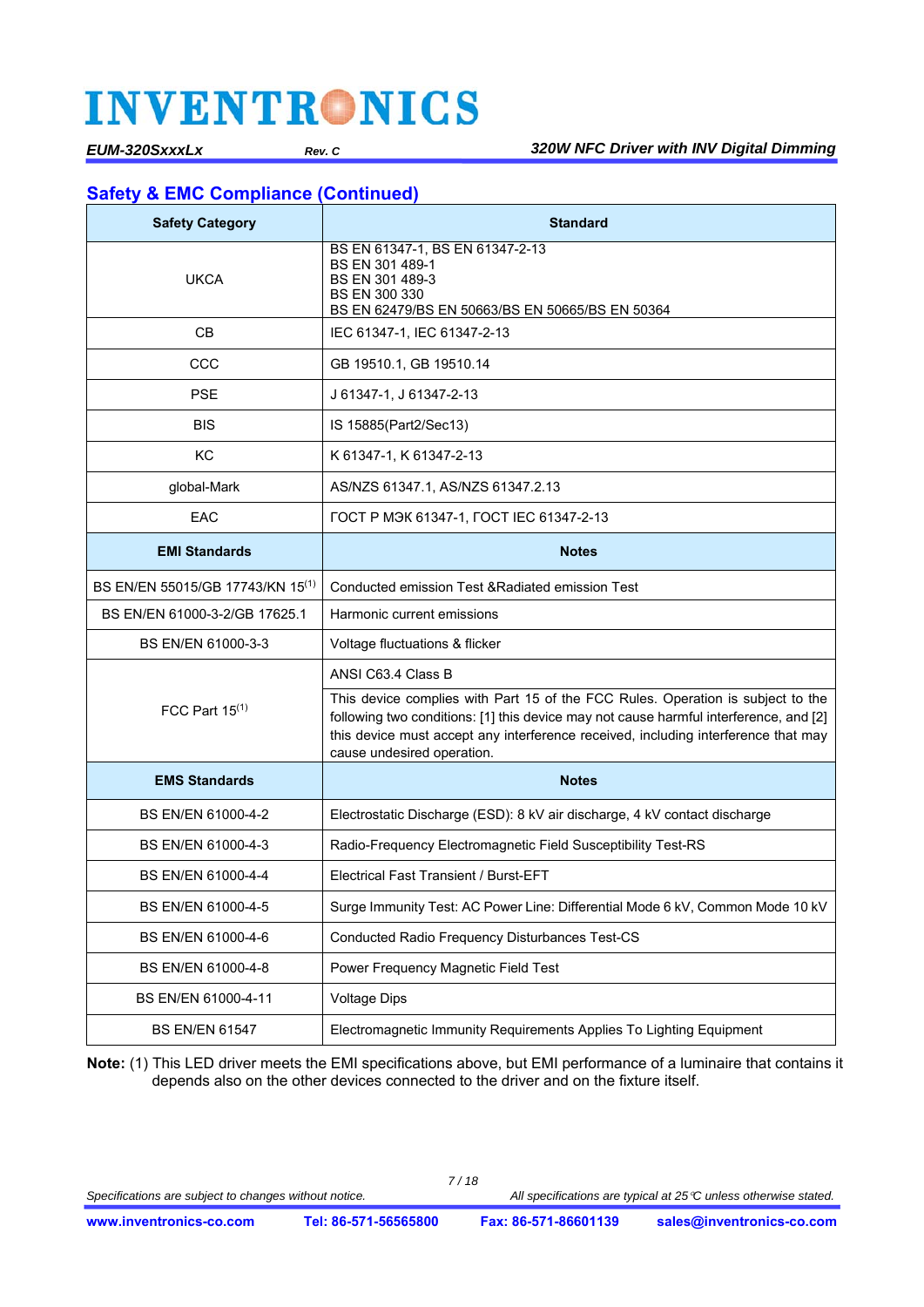#### **Derating**







*8 / 18*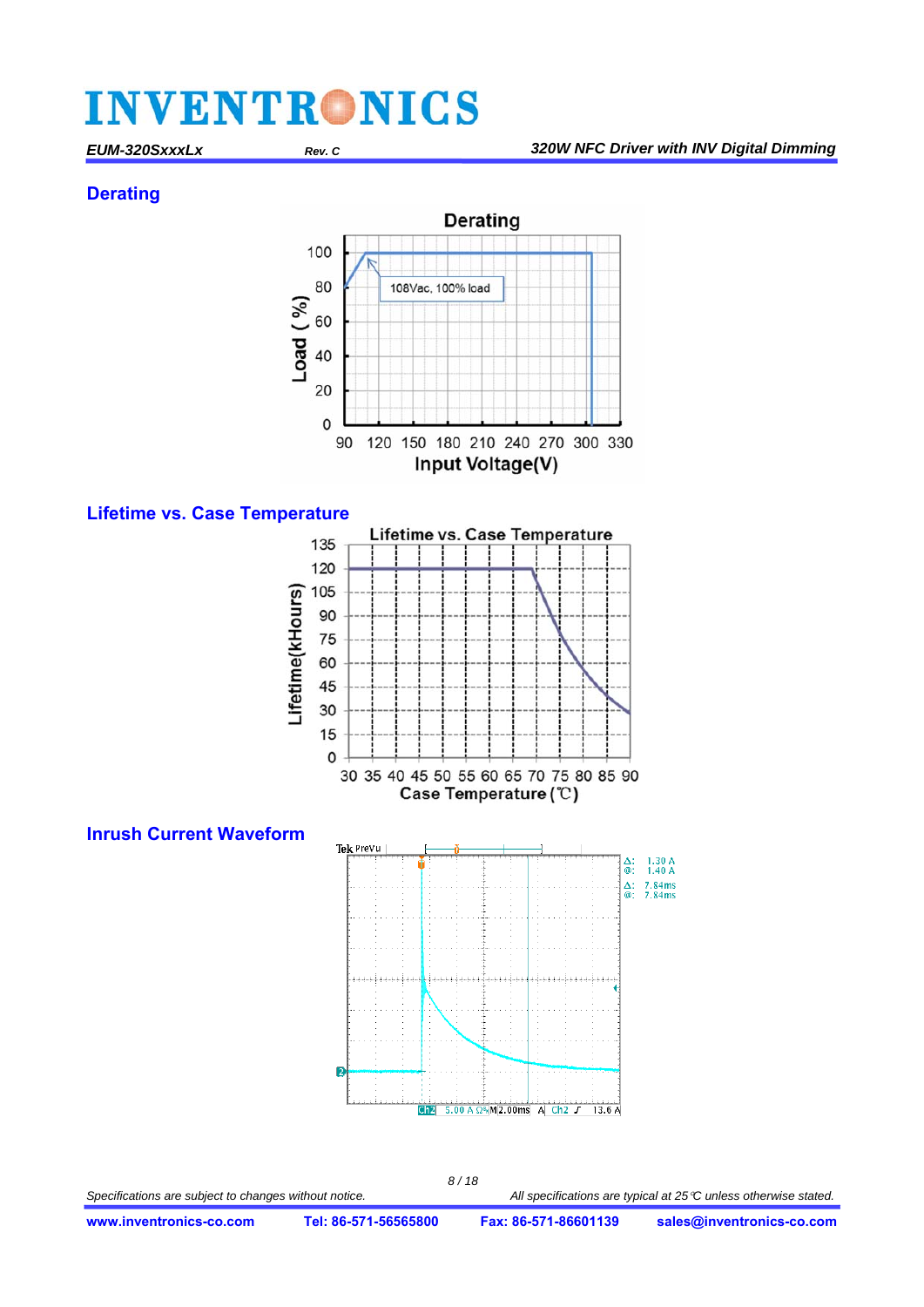*EUM-320SxxxLx Rev. C 320W NFC Driver with INV Digital Dimming*

#### **Efficiency vs. Load**



**www.inventronics-co.com Tel: 86-571-56565800 Fax: 86-571-86601139 sales@inventronics-co.com**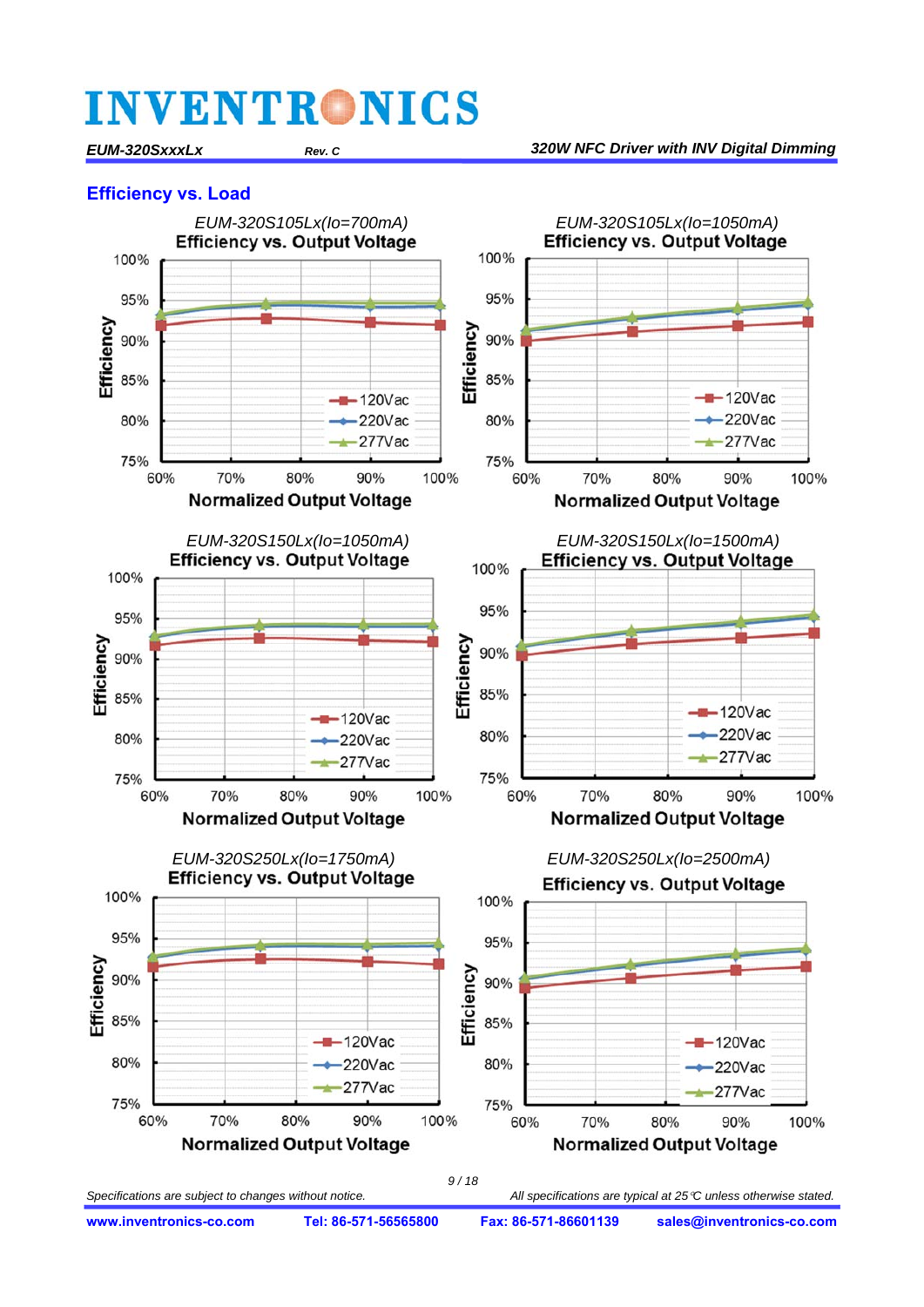#### *EUM-320S500Lx(Io=2850mA) EUM-320S500Lx(Io=5000mA)*  100% 100% 95% 95% Efficiency Efficiency 90% 90% 85% 85%  $-120$ Vac  $-120$ Vac 80% 220Vac 80% 220Vac 277Vac 277Vac 75% 75% 60% 70% 80% 90% 100% 90% 60% 70% 80% 100% **Normalized Output Voltage Normalized Output Voltage** *EUM-320S760Lx(Io=5350mA) EUM-320S760Lx(Io=7600mA)*  **Efficiency vs. Output Voltage Efficiency vs. Output Voltage** 100% 100% 95% 95% Efficiency Efficiency 90% 90% 85% 85%  $-120$ Vac  $-120$ Vac 80% 80%  $220$ Vac  $-220$ Vac  $-277$ Vac  $-277$ Vac 75% 75% 60% 70% 80%  $90%$ 100% 60% 70% 80% 90% 100% **Normalized Output Voltage Normalized Output Voltage**

*EUM-320SxxxLx Rev. C 320W NFC Driver with INV Digital Dimming*

#### **Power Factor**



*10 / 18*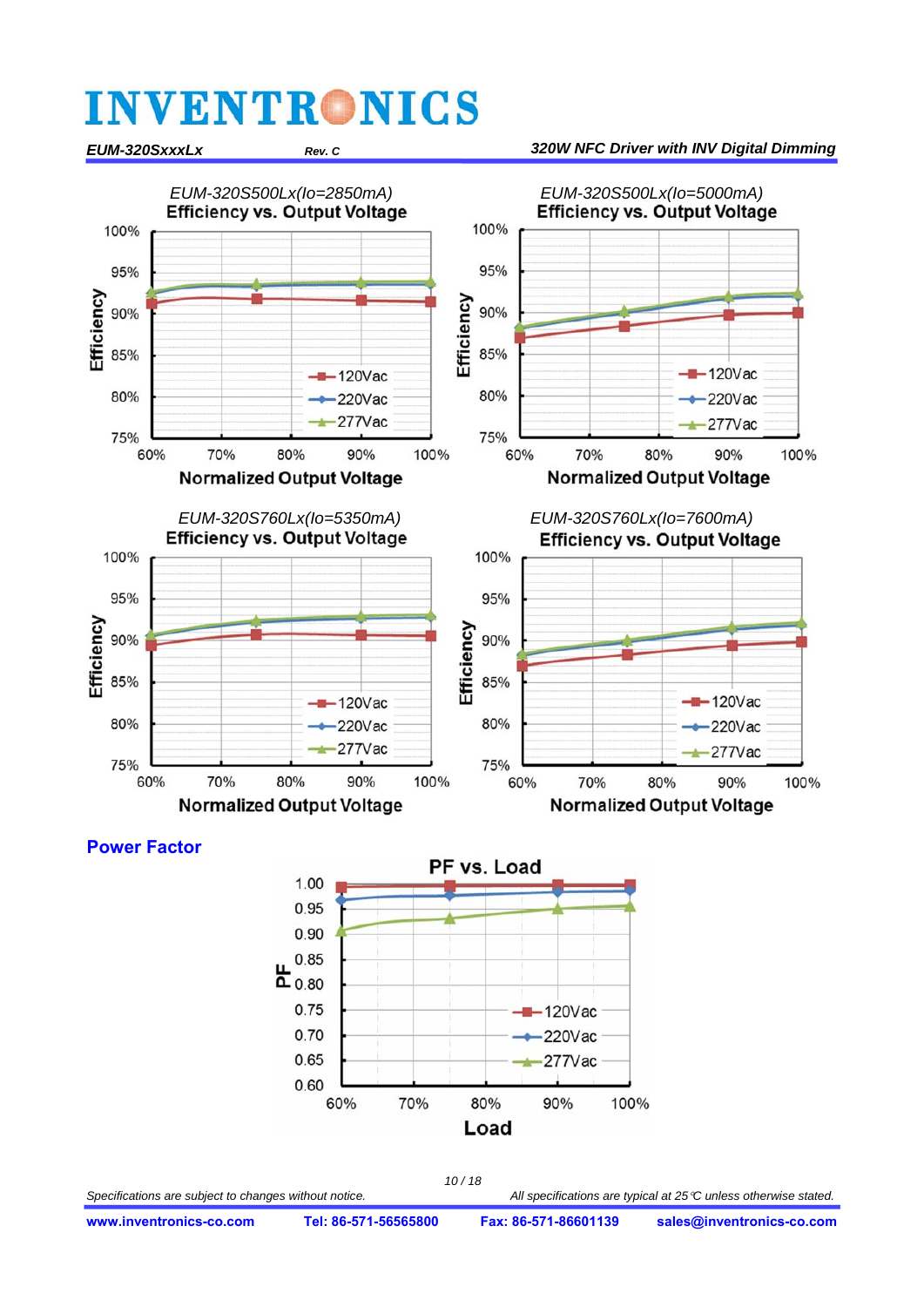#### **Total Harmonic Distortion**



#### **Protection Functions**

| <b>Parameter</b>                              |                                             | Min.                                                                                                                                              | Typ.                                                                         | Max.      | <b>Notes</b>                                                                                                                          |  |  |  |
|-----------------------------------------------|---------------------------------------------|---------------------------------------------------------------------------------------------------------------------------------------------------|------------------------------------------------------------------------------|-----------|---------------------------------------------------------------------------------------------------------------------------------------|--|--|--|
|                                               | R1 (Start<br>derating)                      |                                                                                                                                                   | 1.67 $k\Omega$                                                               |           | The output current starts to decrease<br>linearly when the actual NTC resistance<br>value is lower than R1, until R2 is reached.      |  |  |  |
| External<br>Thermal<br>Protection             | R <sub>2</sub> (Stop<br>derating)           |                                                                                                                                                   | $1.27 k\Omega$                                                               |           | When the actual NTC resistance value is<br>lower than R2, the output current will stay at<br>the programmed Protection Current Floor. |  |  |  |
|                                               | Protection                                  | 10%loset                                                                                                                                          | 20%loset                                                                     | 100%loset | 10% loset > lomin (default setting is 20%)                                                                                            |  |  |  |
|                                               | Current Floor                               | <b>lomin</b>                                                                                                                                      | 20%loset                                                                     | 100%loset | 10% loset ≤ lomin (default setting is 20%)                                                                                            |  |  |  |
| Over Voltage Protection                       |                                             |                                                                                                                                                   | Limits output voltage at no load and in case the normal voltage limit fails. |           |                                                                                                                                       |  |  |  |
| <b>Short Circuit Protection</b>               |                                             | Auto Recovery. No damage will occur when any output is short circuited. The output<br>shall return to normal when the fault condition is removed. |                                                                              |           |                                                                                                                                       |  |  |  |
| Over Temperature Protection                   |                                             | Decreases output current, returning to normal after over temperature is removed.                                                                  |                                                                              |           |                                                                                                                                       |  |  |  |
| Input Under<br>Voltage                        | <b>Input Under</b><br>Voltage<br>Protection | 70 Vac                                                                                                                                            | 80 Vac                                                                       | 90 Vac    | Turn off the output when the input voltage<br>falls below protection voltage.                                                         |  |  |  |
| Protection<br>(IUVP)                          | Input Under<br>Voltage<br>Recovery          | 75 Vac                                                                                                                                            | 85 Vac                                                                       | $95$ Vac  | Auto Recovery. The driver will restart when<br>the input voltage exceeds recovery voltage.                                            |  |  |  |
|                                               | Input Over<br>Voltage<br>Protection         | 310 Vac                                                                                                                                           | 320 Vac                                                                      | 330 Vac   | Turn off the output when the input voltage<br>exceeds protection voltage.                                                             |  |  |  |
| Input Over<br>Voltage<br>Protection<br>(IOVP) | Input Over<br>Voltage<br>Recovery           | 300 Vac                                                                                                                                           | 310 Vac                                                                      | 320 Vac   | Auto Recovery. The driver will restart when<br>the input voltage falls below recovery<br>voltage.                                     |  |  |  |
|                                               | Max. of Input<br>Over Voltage               |                                                                                                                                                   |                                                                              | 350 Vac   | The driver can survive stabilized input over<br>voltage conditions up to 350Vac for a total of<br>8 hours.                            |  |  |  |

**Note:** (1) The recommended NTC type is 10kΩ NTC, Murata NCP18XH103J03RB.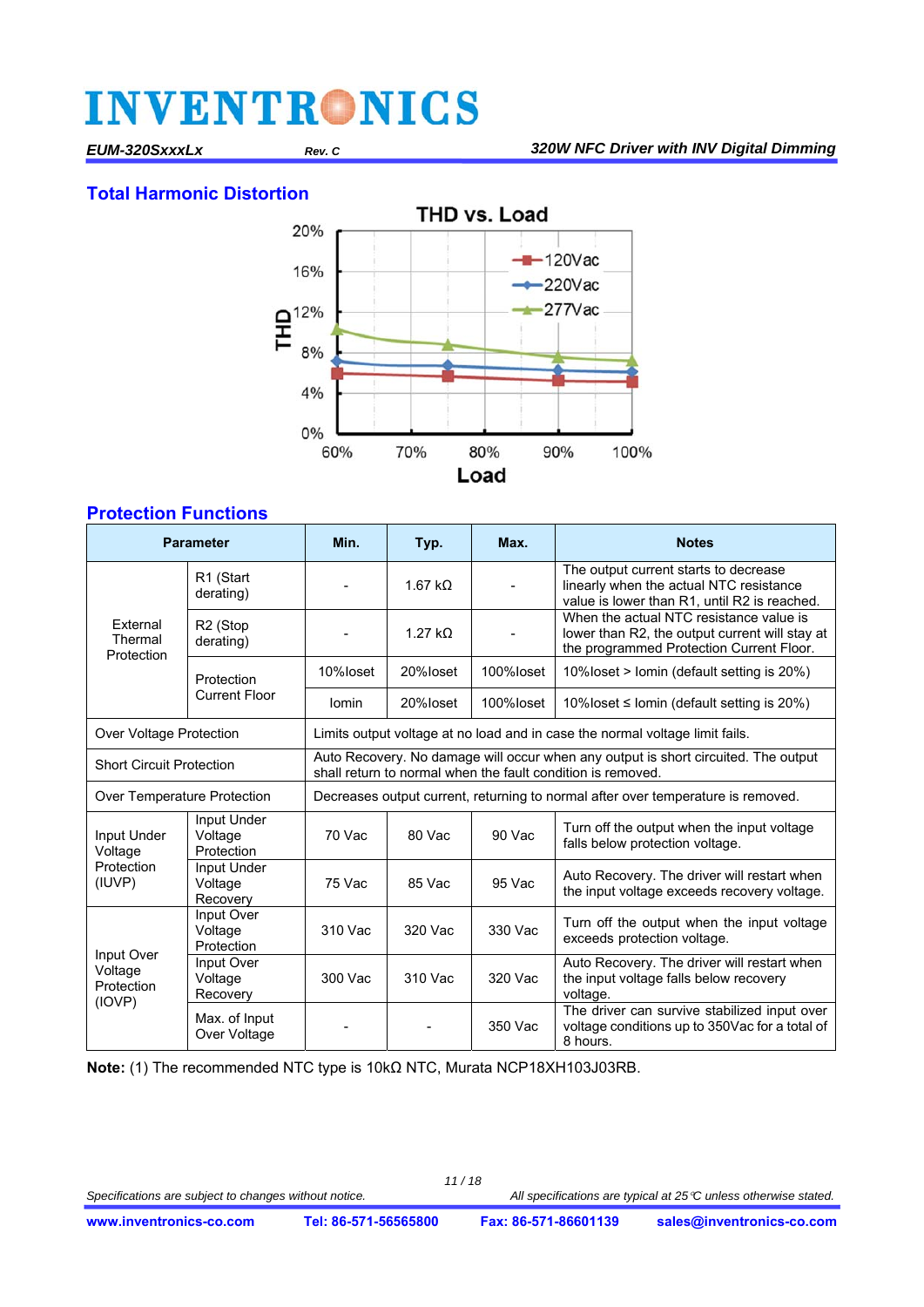#### **Input Under Voltage Protection Diagram**



#### **Input Over Voltage Protection Diagram**



#### **Dimming**

#### **0-10V Dimming**

The recommended implementation of the dimming control is provided below.

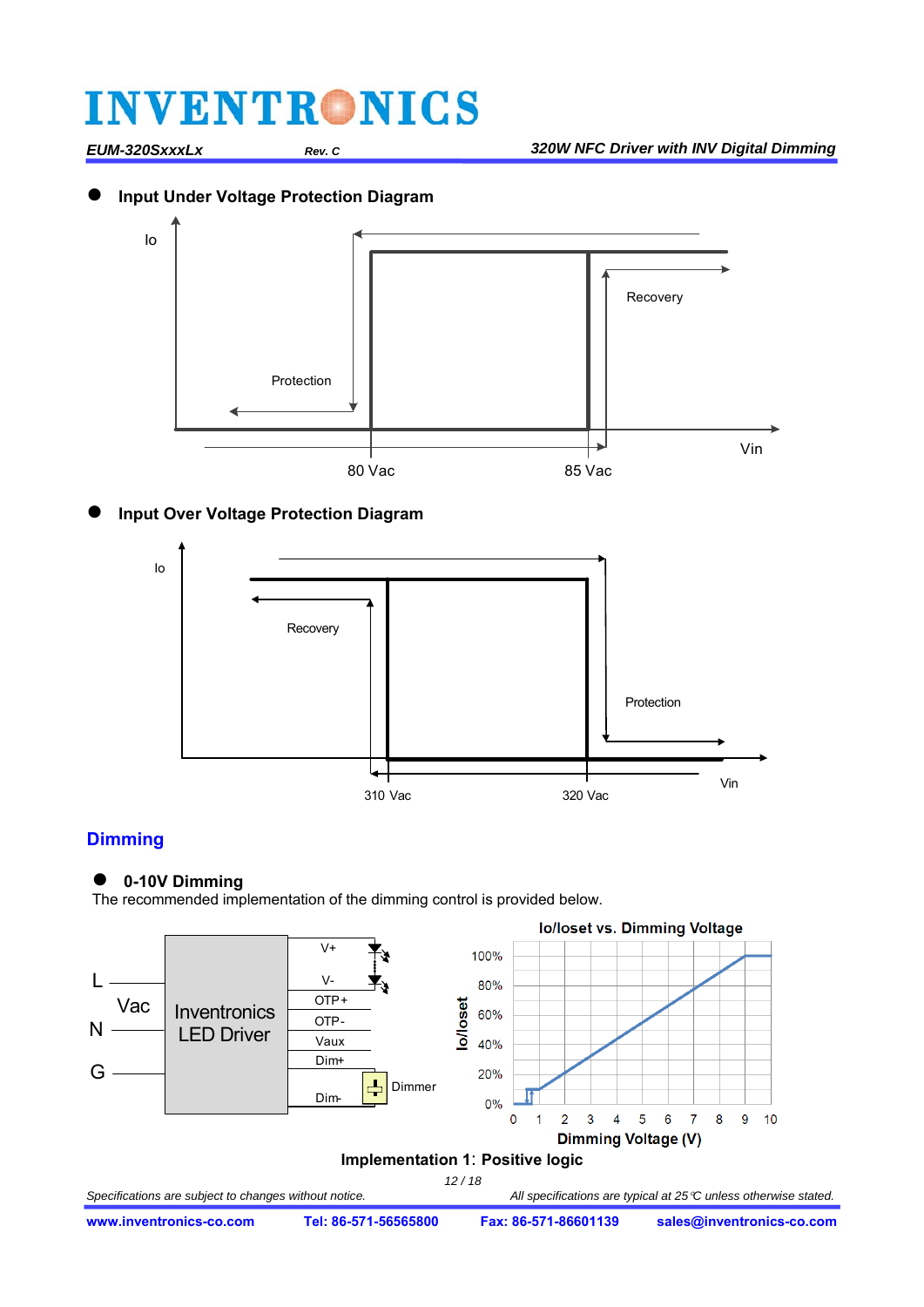#### *EUM-320SxxxLx Rev. C 320W NFC Driver with INV Digital Dimming*



**Implementation 2**: **Negative logic**

#### **Notes:**

- 1. Do NOT connect Dim− to the output V− or V+, otherwise the driver will not work properly.
- 2. The dimmer can also be replaced by an active 0-10V voltage source signal or passive components like zener.
- 3. When 0-10V negative logic dimming mode and Dim+ is open, the driver will dim to off and be standby.

#### **PWM Dimming**

The recommended implementation of the dimming control is provided below.







#### **Implementation 4**: **Negative logic**

*13 / 18*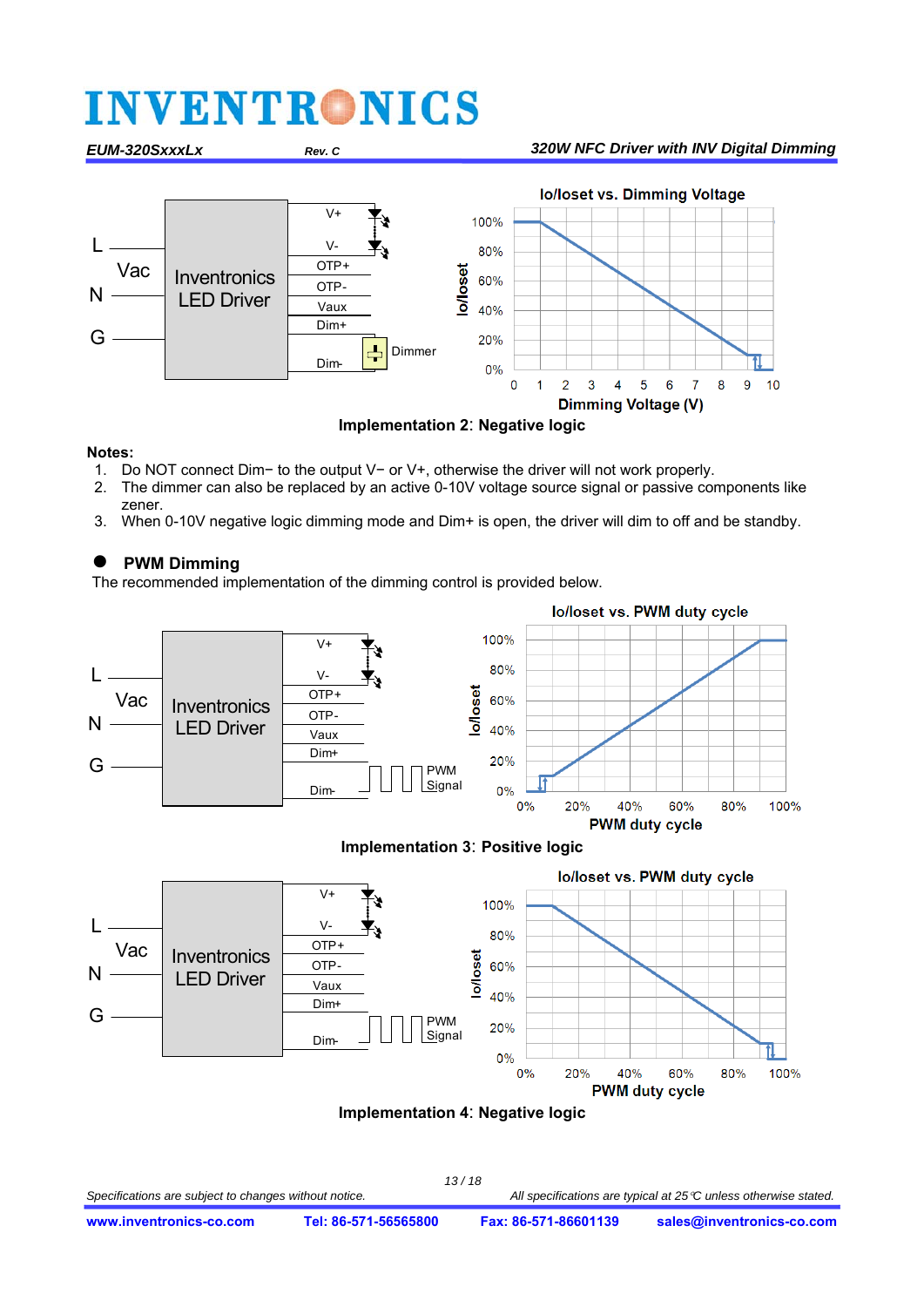#### **Note:**

- 1. Do NOT connect Dim− to the output V− or V+, otherwise the driver will not work properly.
- 2. When PWM negative logic dimming mode and Dim+ is open, the driver will dim to off and be standby.

#### **Time Dimming**

Time dimming control includes 3 kinds of modes, they are Self Adapting-Midnight, Self Adapting-Percentage and Traditional Timer.

- **Self Adapting-Midnight**: Automatically adjusts the dimming curve based on the on-time of past two days (if difference <15 minutes), assuming that the center point of the dimming curve is midnight local time.
- **Self Adapting-Percentage**: Automatically adjusts the on-time of each step by a constant percentage = (actual on-time for the past 2 days if difference <15 min) / (programmed on-time from the dimming curve).
- **Traditional Timer**: Follows the programmed timing curve after power on with no changes.

#### **Output Lumen Compensation**

Output Lumen Compensation (OLC) may be used to maintain constant light output over the life of the LEDs by driving them at a reduced current when new, then gradually increasing the drive current over time to counteract LED lumen degradation.

#### **End Of Life**

End-of-Life (EOL) is providing a visual notification to a user that the LED module has reached the end of manufacturer-specified life and that the replacement is recommended. Once active, an indication is given at each power-up of the driver, which the driver indicates this through a lower light output during the first 1 minute before normal operation is continued.

#### **Digital Dimming**

Inventronics Digital Dimming is a UART (Universal Asynchronous Receive Transmitter) based [communication protocol and is compliant with T/CSA-051 standard. Please refer to Inventronics Digital](https://www.inventronics-co.com/resources/application-notes/)  Dimming file for details.

#### **Programming Connection Diagram**



**Note:** The driver does not need to be powered on during the programming process.

**Please refer to [PRG-NFC-H](https://www.inventronics-co.com/product/prg-nfc-h/) or [PRG-NFC-D](https://www.inventronics-co.com/product/prg-nfc-d/) (Programmer) datasheet for details.**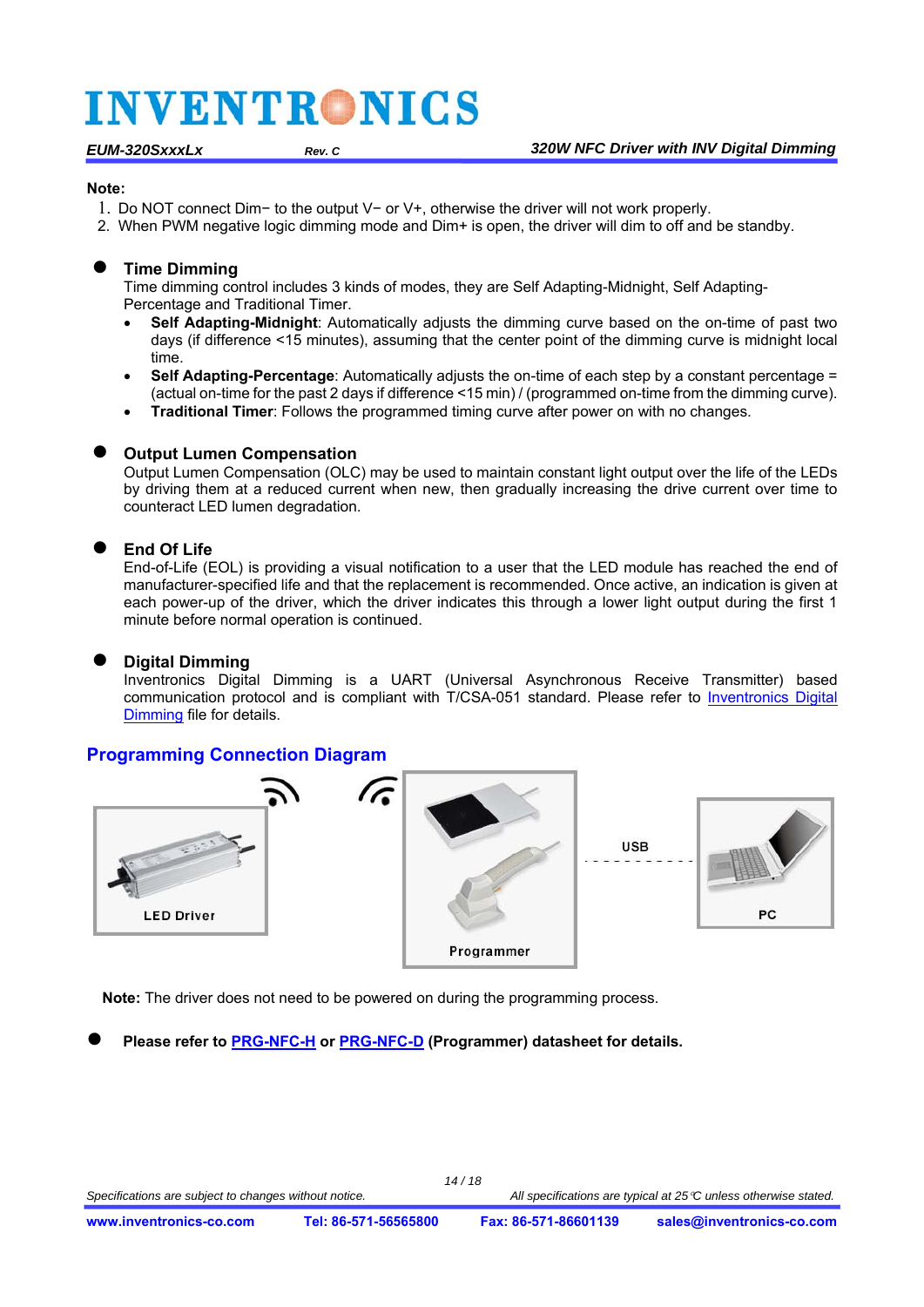#### **Mechanical Outline**

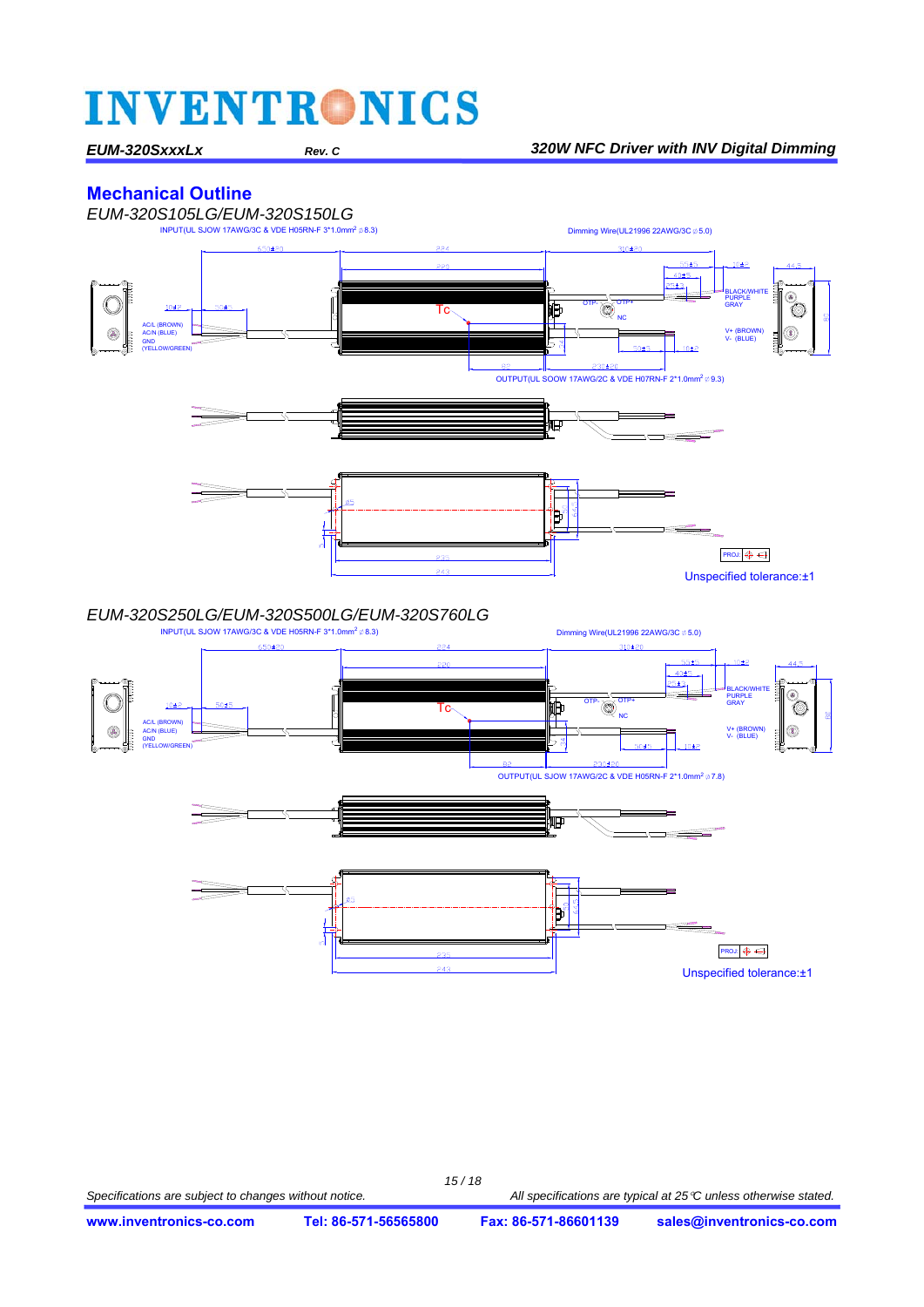#### *EUM-320SxxxLx Rev. C 320W NFC Driver with INV Digital Dimming*



 $Dimming wire(UL21996 22AWG/3C  $\emptyset$  5.0)$ 



Unspecified tolerance:±1

 $243$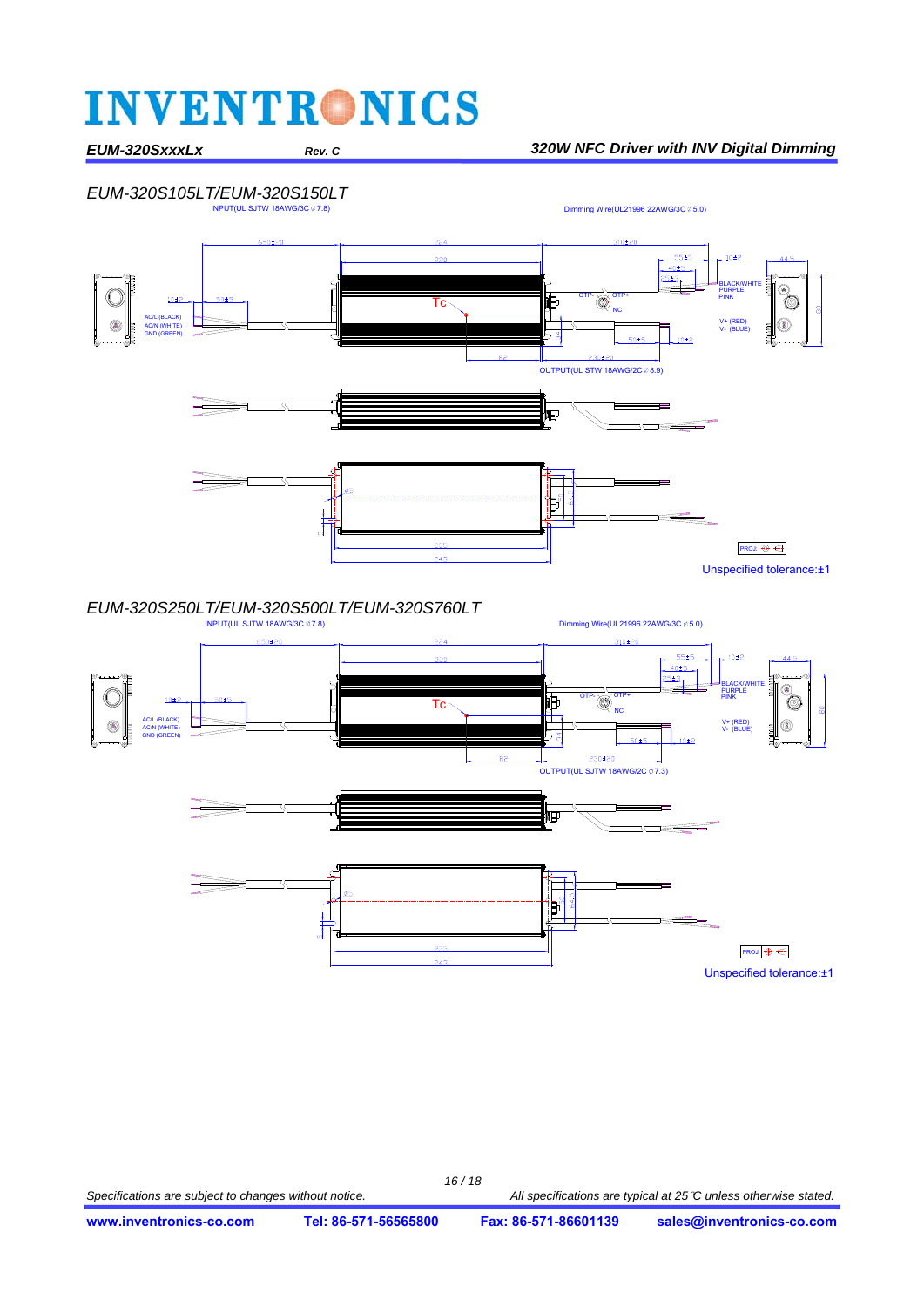#### *EUM-320SxxxLx Rev. C 320W NFC Driver with INV Digital Dimming*







*CAB-OTPG*



 **The external thermal protection cable used for the EUM series drivers can be supplied by Inventronics, please contact the sales for ordering if necessary. For the details of cable, please refer t[o CAB-OTPG](https://www.inventronics-co.com/product/cab-otpg/) (Cable) datasheet.**

#### **RoHS Compliance**

Our products comply with reference to RoHS Directive (EU) 2015/863 amending 2011/65/EU, calling for the elimination of lead and other hazardous substances from electronic products.